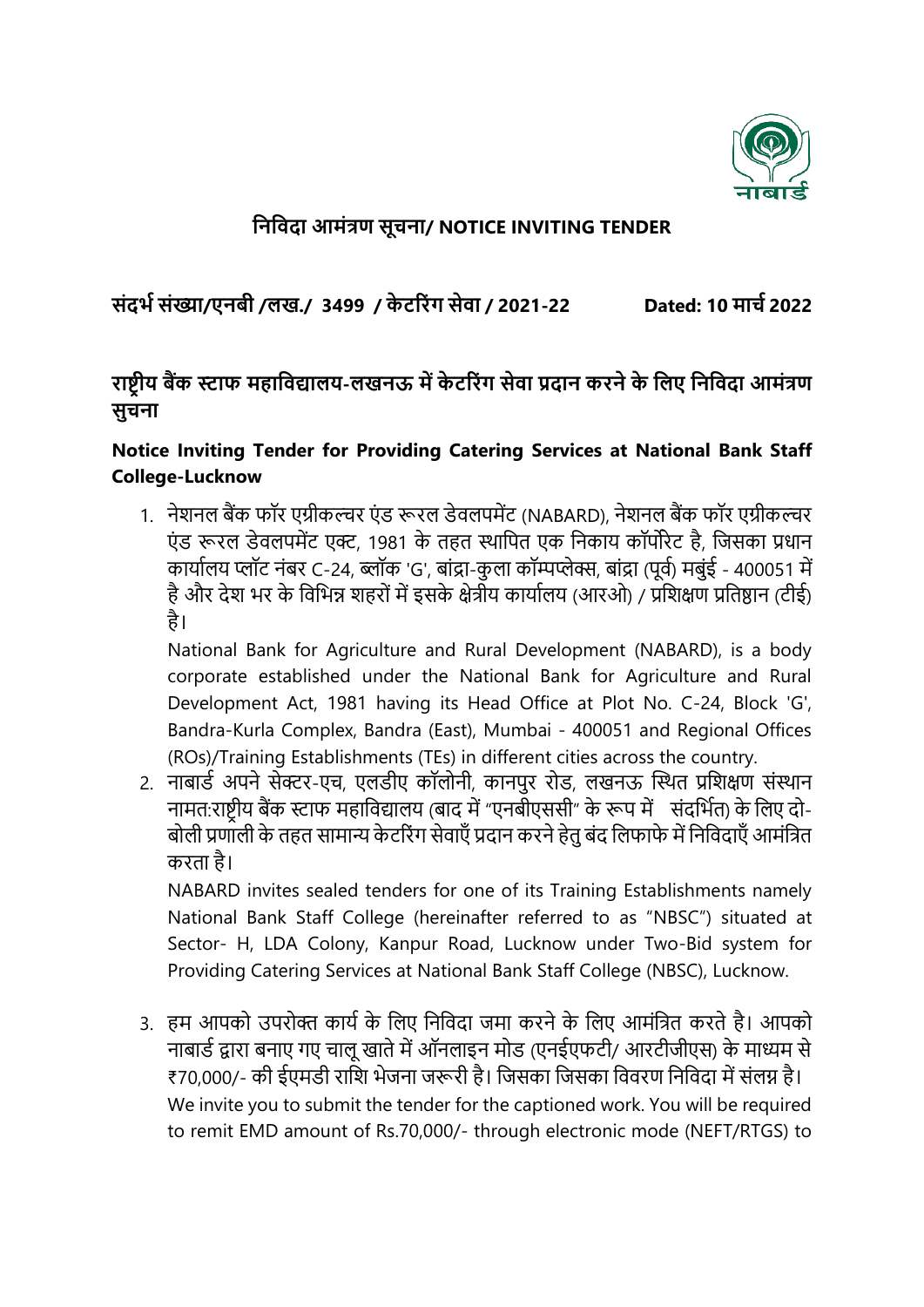the current account maintained by NABARD, details of which have been enclosed in tender.

- 4. तकनीकी बोली, वित्तीय बोली, बोली प्रस्ततु करने और कायों का विवरण और आवश्यक सेवाओं के सबंधं में पनदेश पनपवदा के पनयम और शतों में पवस्तृत पकए गए है। Instructions regarding Technical Bid, Financial Bid, Bid Submission and Description of Works and the services required has been elaborated in the Terms and Conditions of the tender.
- 5. निविदा प्रारंभ होने की तिथि 11 मार्च 2022 है। Date of commencement of the tender is 11 March 2022.
- 6. 24 मार्च 2022 को अपराह्न 3:30 बजे समिति कक्ष, भूतल, एनबीएससी, लखनऊ- 226012 में आयोजित की गई है। आप आवश्यक स्पष्टीकरण, यदि कोई हो, के लिए नियम और शर्तों को समझने के बाद बैठक में भाग लें सकते हैं।

A pre-bid meeting has been arranged on 24 March 2022 at 3:30 PM at Committee Room, Ground Floor, NBSC, Lucknow – 226012. You may attend the meeting after understanding the terms and conditions to seek required clarification, if any.

7. निविदा जमा करने की अंतिम तिथि 05 अप्रैल 2022 शाम 3:30 बजे तक है। तकनीकी बोलियाँ 05 अप्रैल 2022 को अपराह्न 4:00 बजे समिति कक्ष, भूतल, एनबीएससी, लखनऊ- 226012 में इच्छुक बोलीदाताओं की उपस्थिति में खोली जाएगी। सभी बोलीदाताओं को उनके अपने हित में निर्दिष्ट तिथि पर उपस्थित) होने की सलाह दी जाती है। इस संबंध में अलग से कोई सूचना नहीं दी जाएगी। प्रत्येक बोली दाता के मात्र दो ही प्रतिनिधि उपस्थित रह सकते है। तकनीकी बोली बोलने में भाग लेने के लिए प्रतिनिधि को बोली दाता से अपने लेटर हैड पर एक प्राधिकरण पत्र प्रस्तुत करना होगा।

Last date for submission of bids is 05 April 2022 till 3:30 PM. The Technical Bids will be opened on 05 April 2022 at 04:00 PM at Committee Room, Ground Floor, NBSC, Lucknow– 226012 in presence of the bidders interested to be present. All the bidders are advised in their own interest to be present at the specified date. No separate intimation will be given in this regard. Not more than two representatives from each bidder shall be entertained. The representative has to furnish an authorisation letter from the bidder on their letterhead for participating in the technical bid opening.

8. वित्तीय बोली, तकनीकी बोली के विस्तृत मूल्यांकन के बाद की तारीख में खोली जाएगी। वित्तीय बोली खोलने की तिथि केवल तकनीकी रूप से योग्य बोलीदाताओं को ही सूचित की जाएगी।